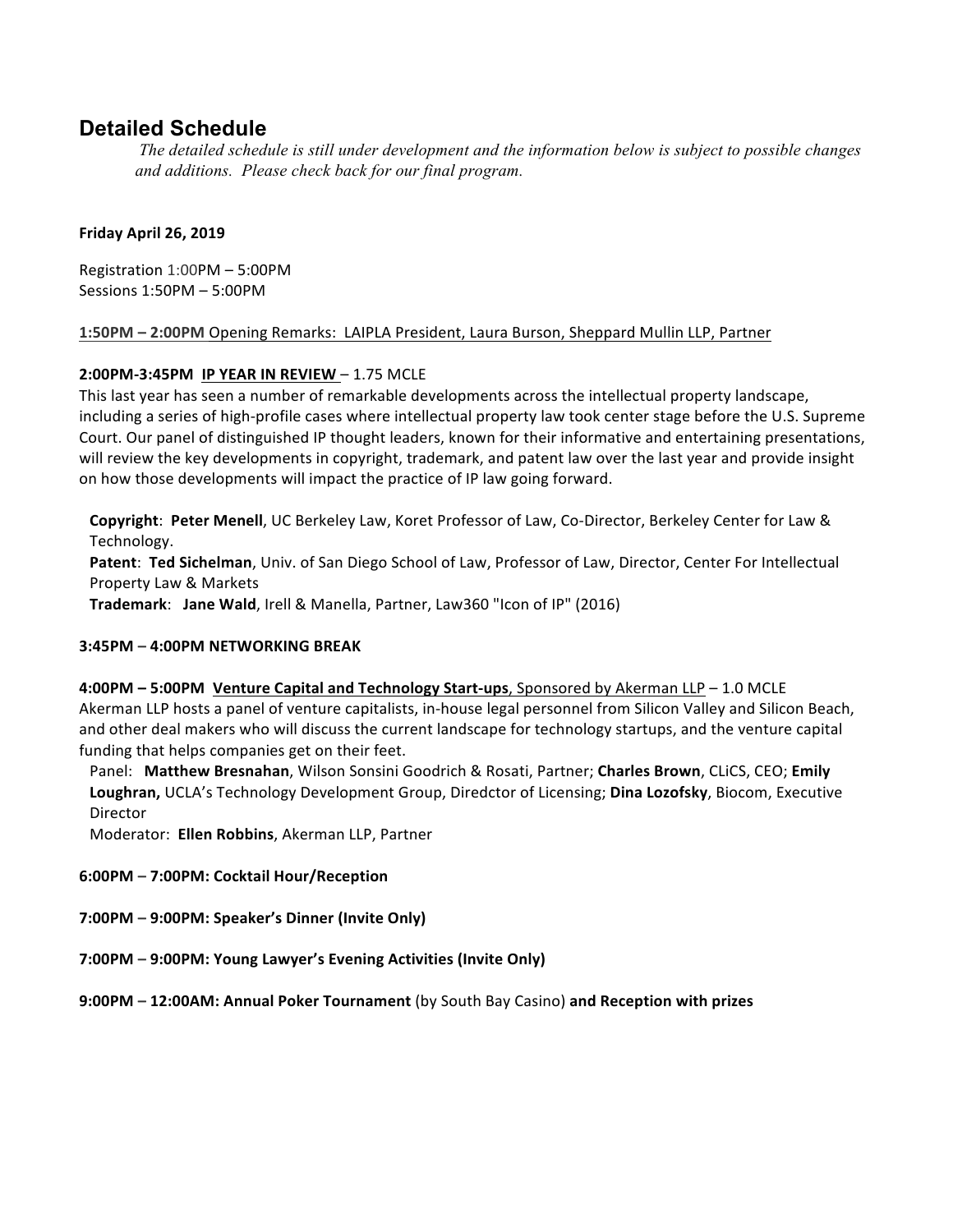### **Saturday April 27, 2019**

7:30AM - 9:00AM: Breakfast Sessions 8:15AM - 12:30PM

### **8:15AM - 9:15AM Leveraging the Right Venues for Successful Patent Litigation, Sponsored by Alston & Bird LLP -**1.0 MCLE

With the introduction of the America Invents Act in 2011 and the attendant explosion of Post- Grant proceedings, as well as venue changes precipitated by the Supreme Court's decision in *TC Heartland*, and the worldwide IP implications of global enterprises, patent disputes can play out in multiple venues. Each venue—whether the PTO, U.S. courts, the ITC, or parallel proceedings around the globe—comes with a different set of rules, differing (and often contradictory) legal standards, different time lines, and vastly different costs. This panel will discuss the venue decisions to be considered when pursuing or defending patent rights.

Panel: **Ronald A. Antush**, Nokia of Americas Corp, Head of Litigation – Americas; **Laurie M. Charrington**, Intel, Associate General Counsel; Hon. Marilyn L. Huff, U.S. District Court (S.D. Cal.); Ryan Koppelman, Alston & Bird LLP, Partner

Moderator: James Abe, Alston & Bird LLP, Sr. Associate

# **9:15AM – 10:15AM Adding a European Tour To Your Patent Dispute Strategy, Sponsored by Bird & Bird – 1.0** MCLE

These days, patent and IP disputes often have worldwide consequences and can be addressed in multiple forums, as well as in multiple countries. If your company's U.S. IP dispute has a potential counterpart in Europe, or vice versa, how can you leverage that for your benefit? Understanding the options available in Europe as well as in the US can give you a strategic advantage on many fronts. This panel session, which will include IP practitioners from Europe as well as in-house counsel with experience litigating in the forums around the globe, will discuss how various aspects of European law and procedure can be used to advantage in support of a patent/IP dispute strategy emanating from the US.

Panel: Karen Anderson, Verifone, Global Head of Litigation and IP; Debra Condino, Sienna Biopharmaceuticals, Vice President of Intellectual Property; Hon. Andrew J. Guilford, U.S. District Court (C.D. Cal.) Moderators: Morag Macdonald, Bird & Bird, Partner and Sophie Eyre, Bird & Bird, Partner

# **10:15AM – 10:30AM NETWORKING BREAK**

# **10:30AM** – 11:30AM Did the Supreme Court get it right?: A discussion of the implications of Helsinn v.

**Teva, Sponsored by Venable LLP - 1.0 MCLE** 

This panel will discuss the implications of the Supreme Court case *Helsinn v. Teva* and will include a discussion of practical tips for reducing the likelihood that an invalidating prior art sale is created between parties. In *Helsinn*, the Supreme Court affirmed the invalidation of Helsinn's patent because of a license and purchase agreement made between Helsinn and a third party that required proprietary information to be kept confidential but was executed more than 1 year prior to the filing of the patent during the development phase of nausea drug Aloxi.

Panel: Hon. S. James Otero, U.S. District Court (C.D. Cal.); Benjamin Pelletier, Venable LLP, Counsel; Sanjesh Sharma, Johnson & Johnson Surgical Vision, Inc., Senior Counsel, Intellectual Property Moderator: Sarah S. Brooks, Venable LLP, Partner